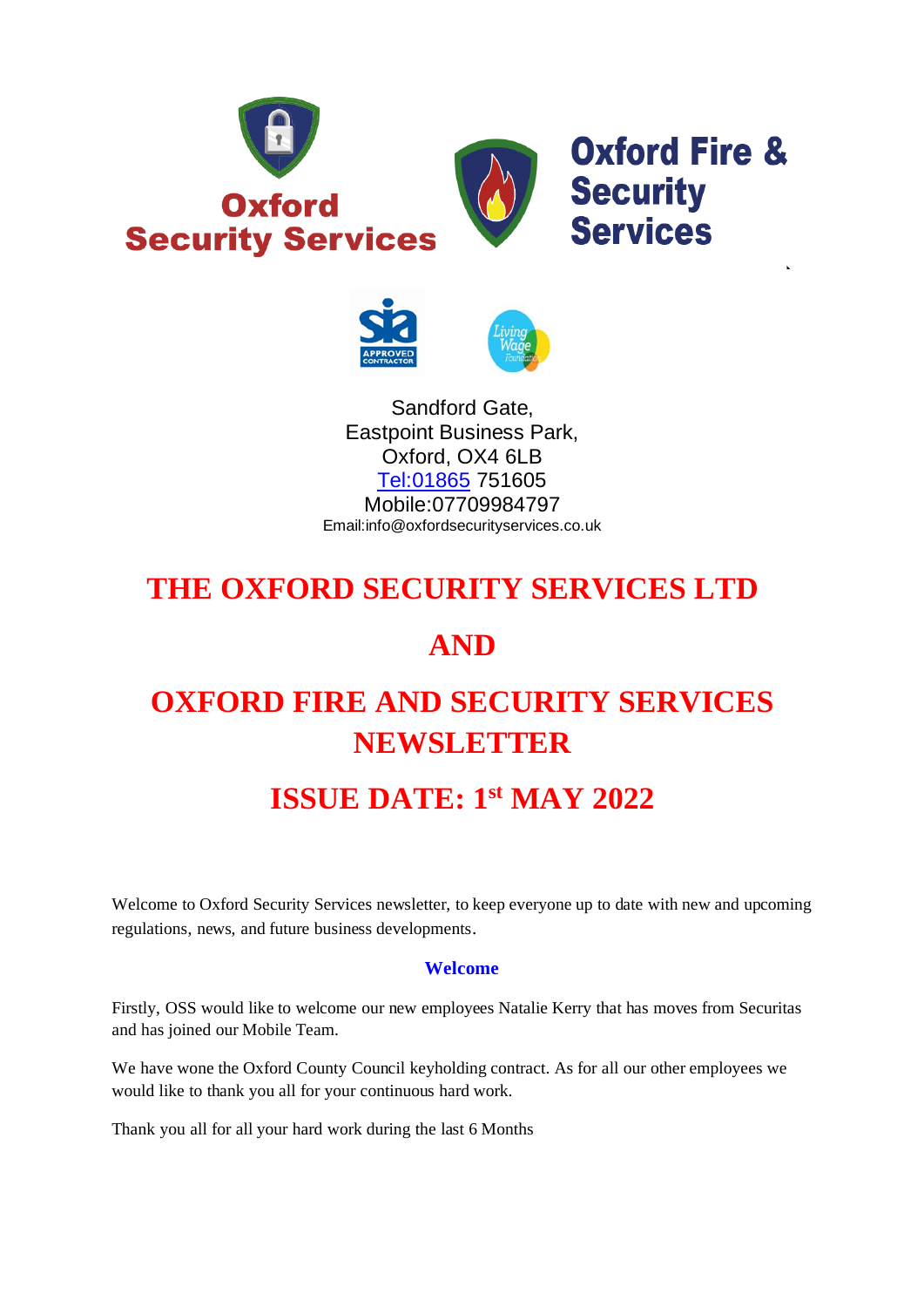# **CONGRATULATIONS**  $\frac{1}{2}$  to us all!

#### **New Contract Won**

Oxford security services have won the tender for providing security services for Oxford County Council and Cherwell District council for a 5 year period.

We have successful taken over the keyholding contracts of Thames security with over 100 sites covering oxford and Banbury

### **Oxford Fire and security have won the tender for providing fire Communication to staff and customers**

Oxford Security Services for the second year will be showing our appreciation to our staff and customers by donating £500 each to three local charities chosen by our customers and two chosen by the staff.

To make this happen we asked all our current customers and staff to nominate a local charity of their choice who have risen during this challenging year and have been amazing. This could be a local food bank, children's centre, senior citizen club, homeless charity, local animal sanctuary, Citizen Advice Centre etc…. All nominations will be collated with three charities randomly chosen.

#### **Outcome of Christmas appeal 2021**

We are delighted to inform you that the Oxford Security Service Christmas Charity Donation Appeal 2021 has been a huge success with customers and staff all taking part. A total of £2,500 has been donated to the following: -

The following charities, who will receive £500 each.

- Helen and Douglas House
- Yellow Submarine | learning disability
- Sobell House
- Oxford Children's Hospital
- Oxford Gate House

We are delighted that Oxford Security Service are able to support the local communities after such another challenging year.

We'd like to take this opportunity to thank you again for your participation and ongoing support.

Congratulations to Tetsworth Cricket Team who Oxford Security Services proudly sponsor, they've had a fantastic year and both the first and second team won their leagues.

Sponsorship of £2000 to Tetsworth Cricket club for 2022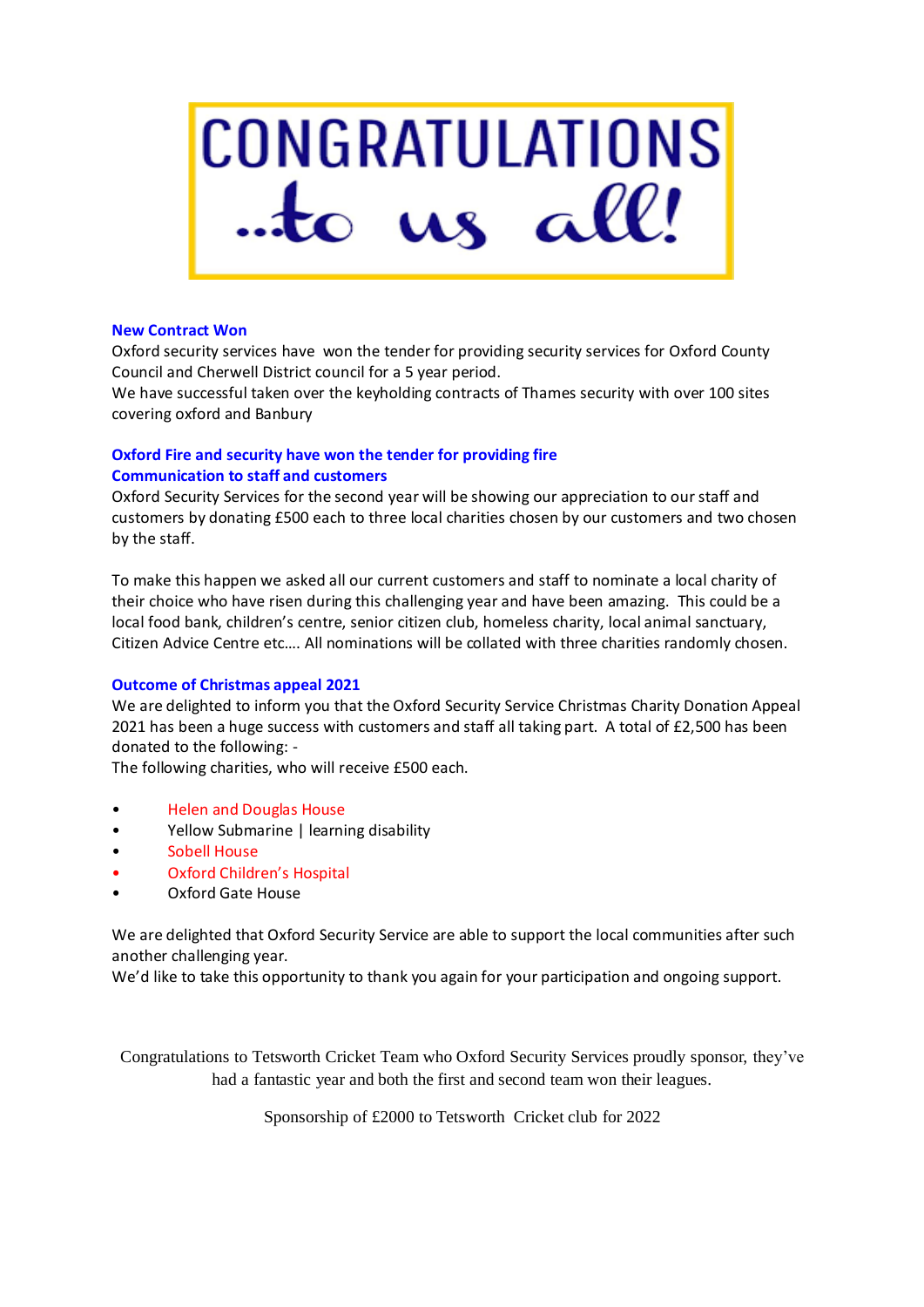

The Oxford Security services brand is expanding to Oxford Fire and security services providing Fire extinguishers.

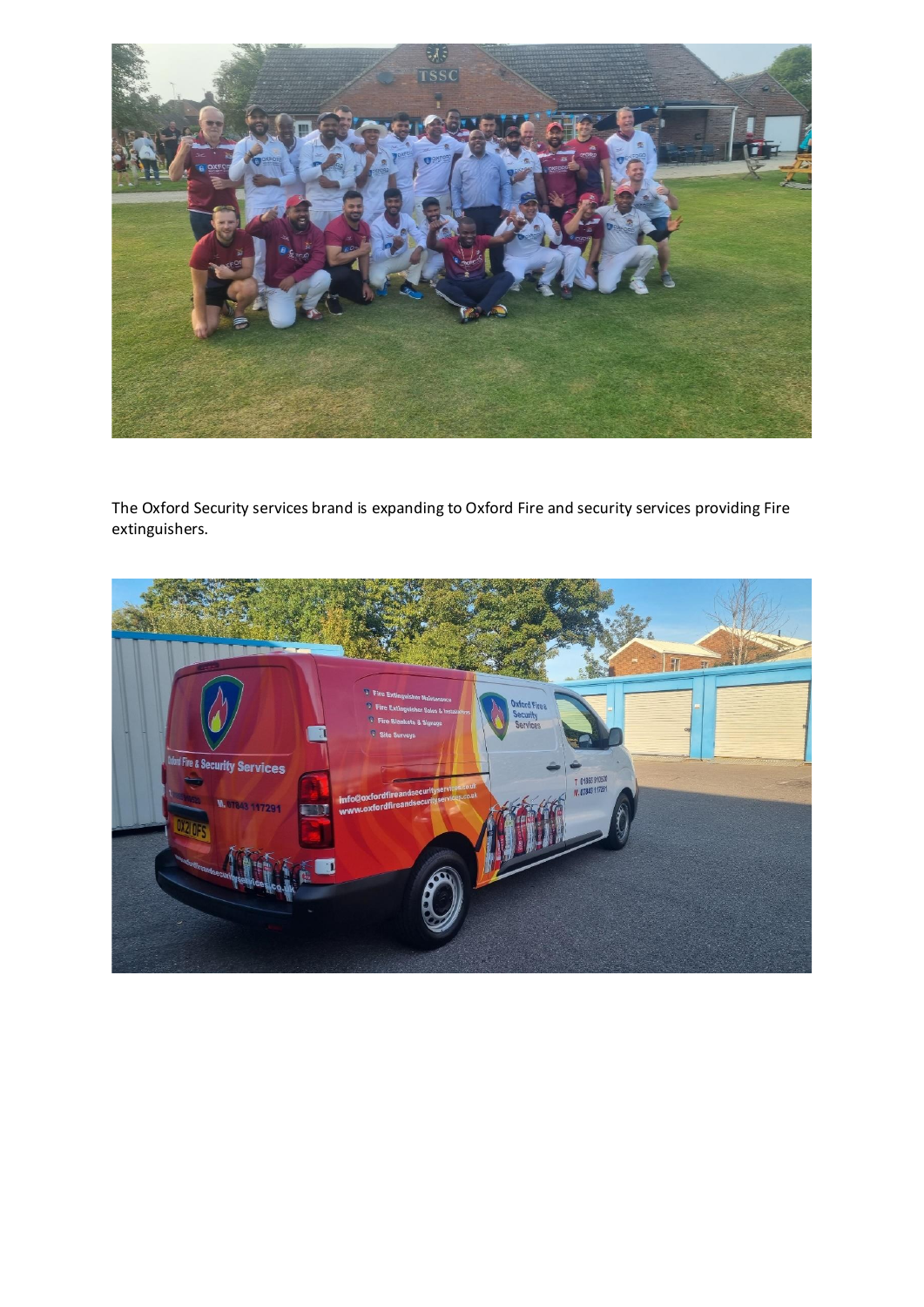

From the 1<sup>ST</sup> September 2021 all Oxford Security Services and Oxford Fire and security Services staff have been paid more than the Oxford living wage of £10.31 with an Annual increase in wages guaranteed.

Oxford security have won the following contracts in the past 4 months.

1. Oxfordshire County council 2. 365 Campers 3. Smooth 4. Green Square Accord

We have also increased our Mobile team to 11 Vans and 14 Drivers

### FORTHCOMING EVENTS

Please see below events that are available as over time please book your availability.

Thame Music Festival 9th July 2022

Magdalen college Arts Festival

Thame Fair 2022

Abingdon fair 2022

Oxford security have won the following contracts in the past 4 months.

- 1. Fitzharrys School
- 2. Lincoln College
	- 3. Barr Group
- 4. Mansfield College
- 5. Abingdon Town Council

### FORTHCOMING FIRE EXTIGUISHER WORK FOR OXFORD FIRE AND SECURITY LTD

Cheney school July 2022

St Edwards school 2022

### Cherwell school August 2022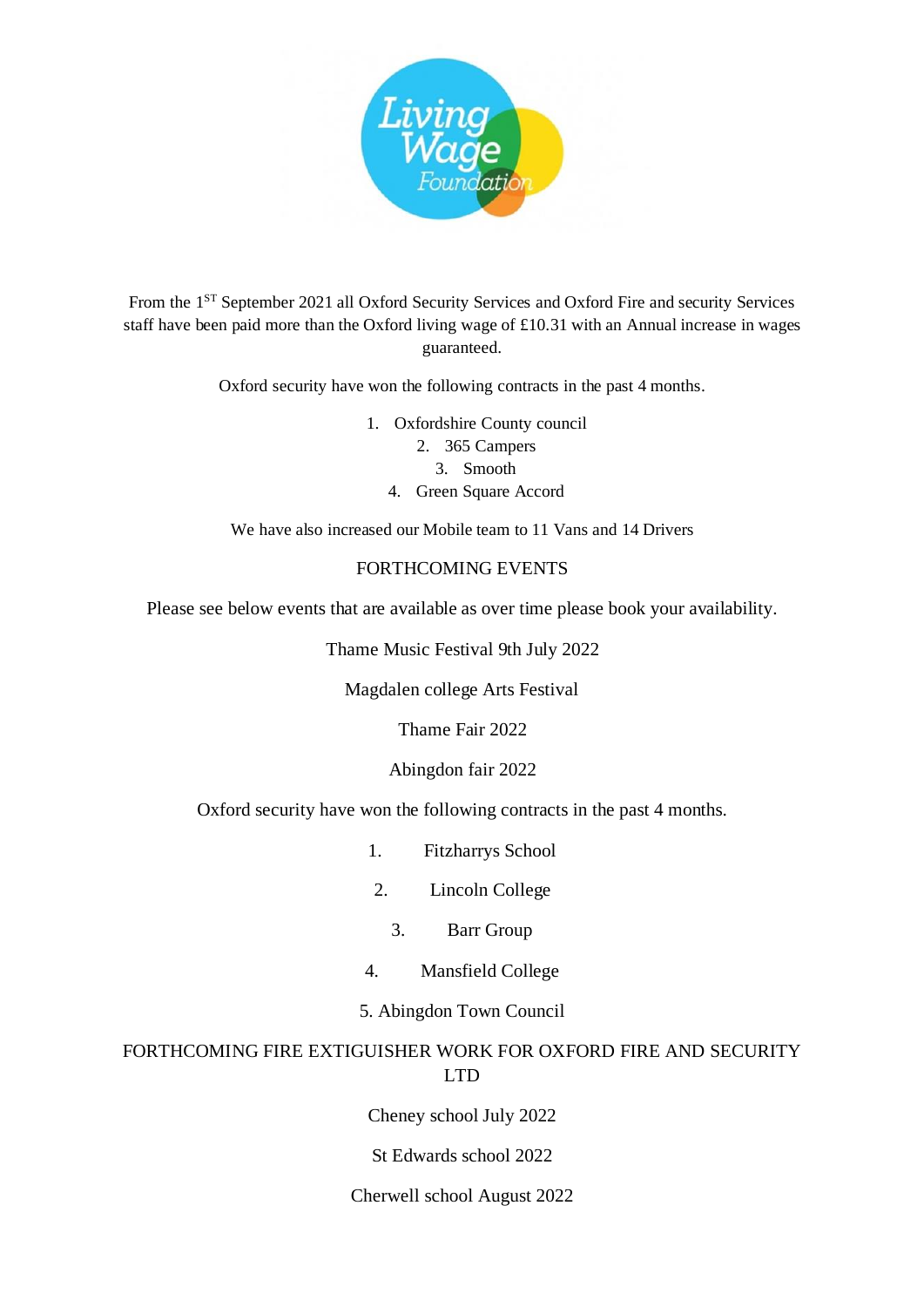# **PAPERLESS**

We are going green and trying to reduce the waste of paper hence the following:

All Assignment Instructions produced electronically and emailed to customers.

All Alarm activations produced electronically and the emailed.

Training records and appraisals have gone electronic

Welfare checks and site visits produced electronically

Times sheets to be completed on the website and emailed directly to the office, they will not be printed but copied on to a spread sheet.

Incidents and alarm activations will also be emailed through the website and then emailed to customers.

All training handouts can be obtained from the website (please try not to print and just save an electronic copy)

# **WEBSITE**

### [www.oxfordsecurityservices.co.uk](http://www.oxfordsecurityservices.co.uk/)

You can obtain the following information from our website reducing the environmental impact from printing:

- Complete weekly time sheet
- Write reports for call outs
- Write incident reports
- Obtain OSS Handbook, Health and Safety,
- Employee Handbook
- Counter Terrorism Hand Outs
- Health and safety
- GDPR Hand outs
- Training Tests

All the documents are located on our website for all to access and in turn reduce the need to print all the documents out. A memory stick with all information is also available on request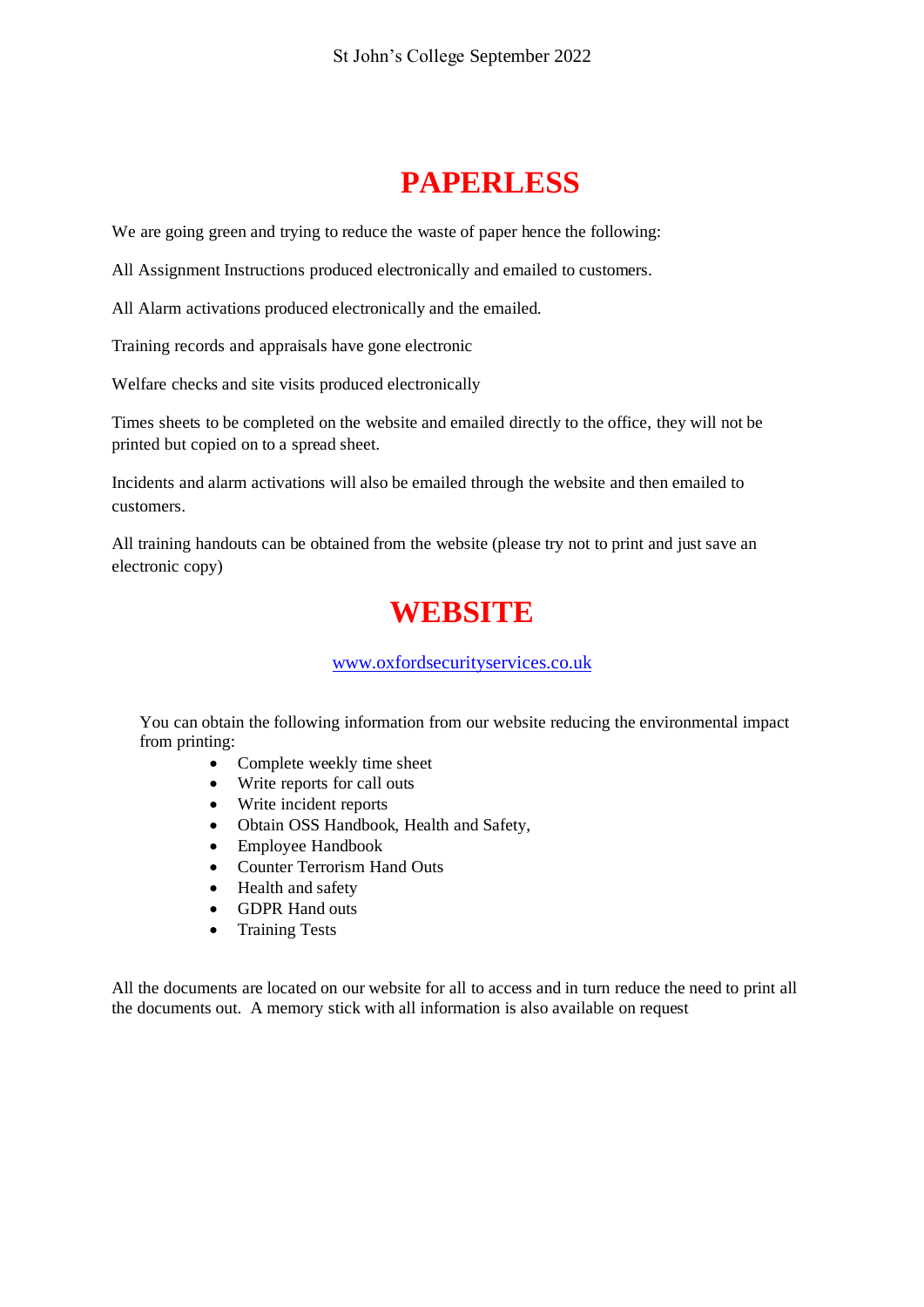# **Notice needed for cancellation of shift**

### **Texting is not an acceptable way to cancel your shift; YOU must contact the control room – 01865 751605**

All time sheets **MUST** be in by 13.00 hours every Monday by Email from the web site admin@oxfordsecurityservices.co.uk

# **JOB VACANCIES – Mobile Patrols / Static**

### **TELL A FRIEND OR MOVE DEPARTMENTS**

### **You will require**:

SIA Licence for static or Doors

- You must hold a full, clean UK driving license for over 3 years
- Smart appearance with a clear speaking voice
- Good Communication skills, pleasant manner, approachable and can remain calm under pressure.
- Have a flexible attitude to working hours
- Prior experience in the security industry would be an advantage but not essential.

#### General Duties

- Driving company transport.
- Responding to alarm activations
- Adhering to Health and Safety procedures
- Complying with company paperwork
- Interaction with customers
- Dealing with incidents as and when required

### PAT Tester

Due to continued growth, we are looking for an experienced PAT Tester to join our clients existing team on a permanent basis to work through a strong order book with commercial/ Retail clients in and around the Oxfordshire and South East area. The ideal candidate will be City & Guilds 2377 PAT Testing qualified with demonstrable experience on the job. This role offers excellent earning potential with realistic earnings of up to £30k which is being achieved across the team. This role will require you to work within Schools/ Hospital/ Sensitive environments so interested candidates must be able to pass a CRB Check. A Company Vehicle, PDA and PPE and all required training is provided with this position.

#### Role Description

-The test and inspection of Portable appliance across commercial sites -Thorough completion of testing reports and certificates to NICEIC standards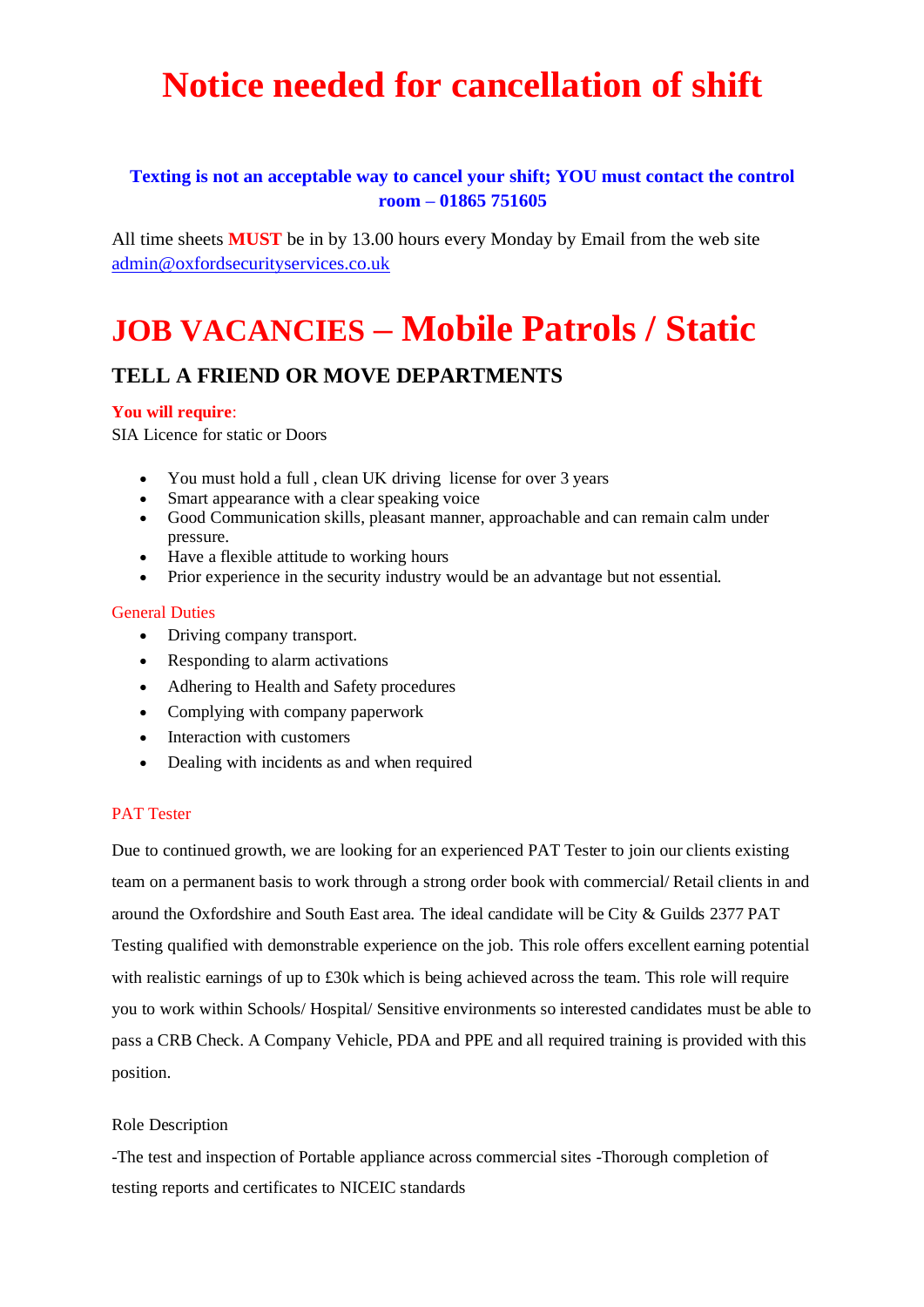-No remedial actions to be carried out, only testing and reporting on current condition

- -Mobile role working from home with van and all equipment supplied
- -Acting as a representative on behalf of the client in a customer facing position
- -Working knowledge and experience of PAT Testing
- -Fully funded company vehicle provided
- -Test equipment also provided

## **BOOKING OFF HOLIDAY**

Our holiday year runs from 1<sup>st</sup> January to 31<sup>st</sup> December, during which time you make take accrued holiday consistent with company staffing requirements and the rules set out below, except from **15th December to the 5<sup>th</sup> January**, that being the time of year during which the company needs all its employees at work. The manager has the discretion to grant special permission for holiday during this period but will only do so in exceptional circumstances.

You are not allowed to carry over any part of your annual holiday entitlement into the next year. Therefore, all or any part of your annual holiday entitlement not taken in the year accrued will be lost.

### **EMPLOYEE OF THE MONTH**

It has been very difficult to decide so this month it will be Babak Fard and Amjad Bashir for working very hard and adapting to the change from Securipol to Oxford Security Services and making great improvement, 100% attendance and outstanding contributions to Oxford Security Services ltd. They will receive a £50.00 bonus.

### **REMINDERS FOR ALL STAFF**

#### **Statutory Sick Pay (SSP)**

During periods of absence due to sickness you will be paid Statutory Sick Pay (SSP) in accordance with current legislation

### **RENEWING YOUR LICENCE**

### **GOOD NEWS!!**

### **FOR YOUR COMMITMENT TO OXFORD SECURITY SERVICES YOUR SIA LICENCE RENEWAL WILL BE PAID FOR BY THE COMPANY**

All security staff will need to re-apply for a new licence before your current one expires. The SIA will accept licence renewals up to four months in advance of when your current licence expires. You Must